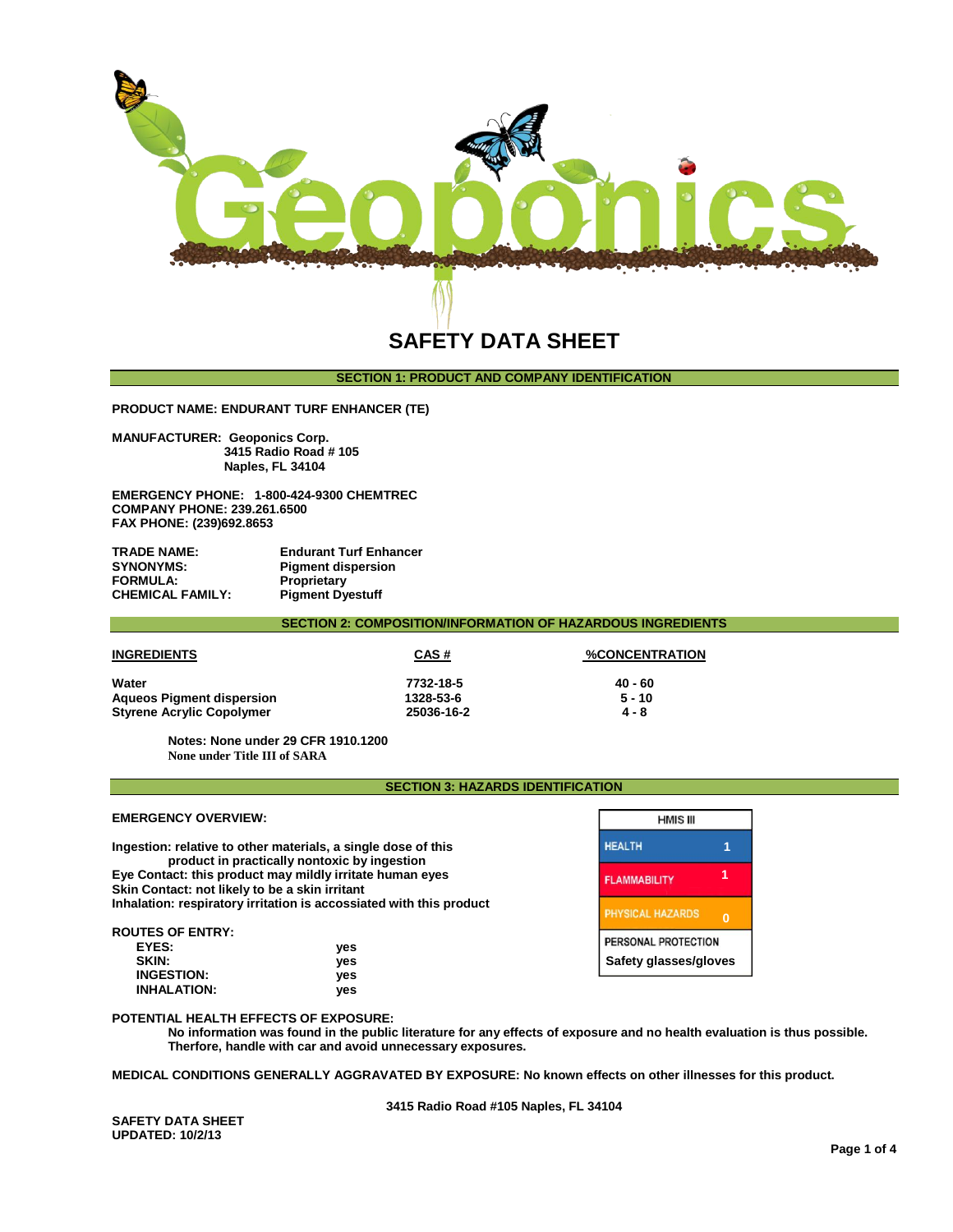| <b>CARCINOGENICITY</b><br><b>OSHA:</b><br>OTHER: no                                                                                                                                                                                                                                                                                                                                                                                                                                                                                                                                                                                                                                 | <b>ACGIH:</b>                                                                                                                                                                               | no                   | NTP:                                                                                           | no | IARC: no           |   |
|-------------------------------------------------------------------------------------------------------------------------------------------------------------------------------------------------------------------------------------------------------------------------------------------------------------------------------------------------------------------------------------------------------------------------------------------------------------------------------------------------------------------------------------------------------------------------------------------------------------------------------------------------------------------------------------|---------------------------------------------------------------------------------------------------------------------------------------------------------------------------------------------|----------------------|------------------------------------------------------------------------------------------------|----|--------------------|---|
|                                                                                                                                                                                                                                                                                                                                                                                                                                                                                                                                                                                                                                                                                     |                                                                                                                                                                                             |                      | <b>SECTION 4: FIRST AID MEASURES</b>                                                           |    |                    |   |
| EYES:<br>Flush with running water for at least 15 minutes, occasionally lifting the upper and lower eylids. Seek prompt<br>Medical attention if redness or irritation occurs.<br>Wash thoroughly with soap and water for 15 minutes. If skin irritation occurs, seek medical attention.<br>SKIN:<br>If Ingested, seek medical assistance immediately. Give one or two glasses of water to drink.<br><b>INGESTION:</b><br>Move victim to fresh air. Give artificial respiration or oxygen if breathing has stopped. Get prompt medical<br><b>INHALATION:</b><br>attention. Do not give fluids if victim is unconscious.<br>NOTES TO PHYSICIANS OR FIRST AID PROVIDERS:<br>None known |                                                                                                                                                                                             |                      |                                                                                                |    |                    |   |
|                                                                                                                                                                                                                                                                                                                                                                                                                                                                                                                                                                                                                                                                                     |                                                                                                                                                                                             |                      | <b>SECTION 5: FIRE-FIGHTING MEASURES</b>                                                       |    |                    |   |
| <b>FLAMMABLE LIMITS IN AIR, UPPER:</b><br>(% BY VOLUME)                                                                                                                                                                                                                                                                                                                                                                                                                                                                                                                                                                                                                             | LOWER:                                                                                                                                                                                      |                      |                                                                                                |    |                    |   |
| <b>FLASH POINT:</b><br>> 200 deg. F<br>Not determined<br>F:<br>C:<br>Not determined                                                                                                                                                                                                                                                                                                                                                                                                                                                                                                                                                                                                 |                                                                                                                                                                                             |                      |                                                                                                |    |                    |   |
| <b>AUTOIGNITION TEMPERATURE:</b><br>F:<br>Not determined<br>C:<br>Not determined                                                                                                                                                                                                                                                                                                                                                                                                                                                                                                                                                                                                    |                                                                                                                                                                                             |                      |                                                                                                |    |                    |   |
| <b>NFPA HAZARD CLASSIFICATION</b><br><b>FLAMMABILITY:</b><br><b>REACTIVITY:</b><br><b>HEALTH:</b><br>OTHER:                                                                                                                                                                                                                                                                                                                                                                                                                                                                                                                                                                         |                                                                                                                                                                                             |                      |                                                                                                |    |                    |   |
| <b>HMIS HAZARD CLASSIFICATION</b><br><b>HEALTH:</b><br><b>PROTECTION:</b>                                                                                                                                                                                                                                                                                                                                                                                                                                                                                                                                                                                                           | 1<br>в                                                                                                                                                                                      | <b>FLAMMABILITY:</b> | 1                                                                                              |    | <b>REACTIVITY:</b> | 0 |
| <b>EXTINGUISHING MEDIA:</b>                                                                                                                                                                                                                                                                                                                                                                                                                                                                                                                                                                                                                                                         |                                                                                                                                                                                             |                      | Water<br><b>Alcohol resistant foam</b><br>Foam<br><b>Carbon Dioxide</b><br><b>Dry Chemical</b> |    |                    |   |
| <b>SPECIAL FIRE FIGHTING PROCEDURES:</b>                                                                                                                                                                                                                                                                                                                                                                                                                                                                                                                                                                                                                                            |                                                                                                                                                                                             |                      | None known                                                                                     |    |                    |   |
| UNUSUAL FIRE AND EXPLOSION HAZARDS:                                                                                                                                                                                                                                                                                                                                                                                                                                                                                                                                                                                                                                                 |                                                                                                                                                                                             |                      | None known                                                                                     |    |                    |   |
|                                                                                                                                                                                                                                                                                                                                                                                                                                                                                                                                                                                                                                                                                     | <b>HAZARDOUS DECOMPOSITION PRODUCTS:</b><br>Burning organic pigments may emit noxious fumes which may include carbon<br>monoxide, carbon dioxide, nitrous oxides, or other toxic compounds. |                      |                                                                                                |    |                    |   |

#### **SECTION 6: ACCIDENTAL RELEASE MEASURES**

## **ACCIDENTAL RELEASE MEASURES:**

**UPDATED: 10/2/13**

**Utilize recommended protective clothing and equipment. Contain spill. Spills should be swept or shoveled up and collected for disposal, avoiding the formation of dust. Clean up may be accomplished by flushing with a limited quantity of water if appropriate or by dust removal of contaminated soil. Place material or soil in appropriate waste disposal containers.**

**Spilled product should be collected and absorbed. Remove residuals with soap and water.** 

| <b>SECTION 7: HANDLING AND STORAGE</b> |                                                                                                                                                            |  |
|----------------------------------------|------------------------------------------------------------------------------------------------------------------------------------------------------------|--|
| <b>HANDLING AND STORAGE:</b>           | Keep containers closed, avoid getting on skin or in eyes when handling product.                                                                            |  |
| <b>OTHER PRECAUTIONS:</b>              | Store in accordance with standard approved warehousing procedures. Avoid freezing.<br>Product may separate if allowed to stand over a long period of time. |  |
|                                        | Storage Temperature: MAX 120F MIN 40F<br>Indoor: preferred Outdoor: acceptable Heated: in the winter months Refrigerated: NA                               |  |
| <b>SAFETY DATA SHEET</b>               | 3415 Radio Road #105 Naples, FL 34104                                                                                                                      |  |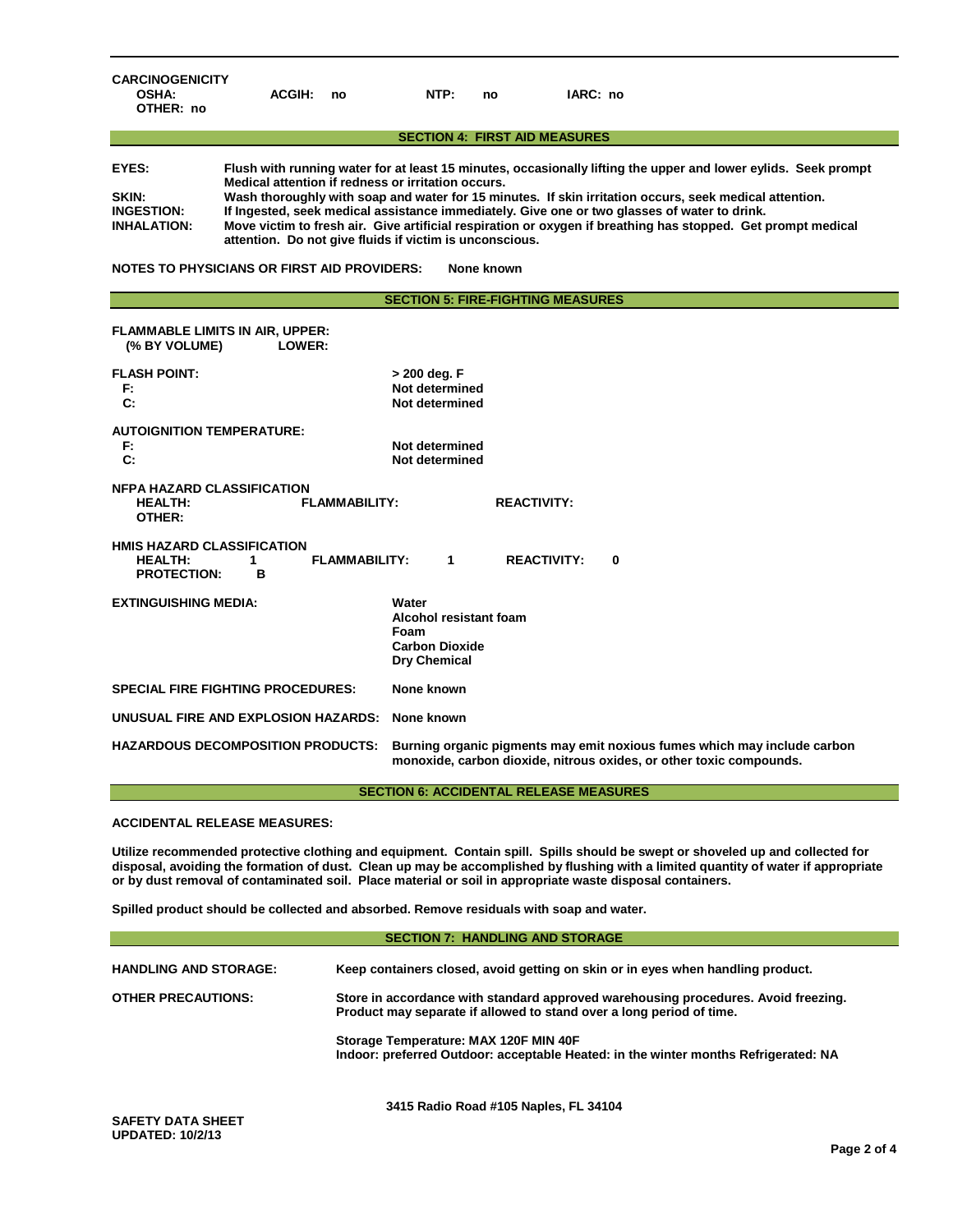**SECTION 7 NOTES: A moderately cool, dry, well ventilated area is considered adequate for the storage of pigment containers. Direct source of heat must be avoided.**

### **SECTION 8: EXPOSURE CONTROLS/PERSONAL PROTECTION**

| <b>ENGINEERING CONTROLS:</b>                   | All ventilation should be designed in accordance with OSHA<br>standard (29 CFR 1910.94). |
|------------------------------------------------|------------------------------------------------------------------------------------------|
| <b>VENTILATION:</b>                            | Local ventilation recommended – mechanical ventilation may be used.                      |
| <b>RESPIRATORY PROTECTION:</b>                 | None required with normal use of product.                                                |
| <b>PERSONAL PROTECTIVE EQUIP:</b>              | HMIS PP, I Safety Glasses, Gloves, Dust and Vapor Respirator                             |
|                                                | HMIS PP, N   Splash Goggles                                                              |
| <b>EYE PROTECTION:</b>                         | Safety glasses or chemical splash goggles.                                               |
| <b>SKIN PROTECTION:</b>                        | Butyl Rubber, PVC or Neoprene gloves.                                                    |
| <b>OTHER PROTECTIVE CLOTHING OR EQUIPMENT:</b> | Rubber apron                                                                             |
| <b>WORK HYGIENIC PRACTICES:</b>                | Recommend washing exposed parts with soap and water                                      |
| <b>EXPOSURE GUIDELINES:</b>                    | Avoid getting on skin or in eyes.                                                        |

### **SECTION 8 NOTES:**

**SECTION 8 NOTES: Work Practices: avoid contact with the skin, eyes, and clothing. Avoid breathing vapors. Use with adequate ventilation. Wash thoroughly after handling product. Eye wash station and safety shower in work areas.** 

## **SECTION 9: PHYSICAL AND CHEMICAL PROPERTIES**

| <b>APPEARANCE:</b><br>ODOR:                                                                                                                 | Green<br><b>Mild Latex Odor</b>                                                          |                                                                                 |  |  |  |
|---------------------------------------------------------------------------------------------------------------------------------------------|------------------------------------------------------------------------------------------|---------------------------------------------------------------------------------|--|--|--|
| <b>PHYSICAL STATE:</b>                                                                                                                      | Liquid                                                                                   |                                                                                 |  |  |  |
| pH AS SUPPLIED:                                                                                                                             | $8 - 9$                                                                                  |                                                                                 |  |  |  |
| pH (Other):<br><b>BOILING POINT:</b>                                                                                                        | > 212 deg.F.                                                                             |                                                                                 |  |  |  |
| <b>MELTING POINT:</b><br><b>FREEZING POINT:</b><br><b>VAPOR PRESSURE (mmHg):</b><br>VAPOR DENSITY (AIR = 1):<br>SPECIFIC GRAVITY (H2O = 1): | Not determined<br>Not determined<br>Not determined<br>Not determined<br>1.17-1.19 $g/ml$ |                                                                                 |  |  |  |
| <b>EVAPORATION RATE:</b>                                                                                                                    | Not determined                                                                           |                                                                                 |  |  |  |
|                                                                                                                                             |                                                                                          | <b>SECTION 9: PHYSICAL AND CHEMICAL PROPERTIES (con't)</b>                      |  |  |  |
| <b>SOLUBILITY IN WATER:</b><br><b>PERCENT SOLIDS BY WEIGHT:</b><br>PERCENT VOLATILE:<br>BY WT/ BY VOL @<br>F:                               | <b>Dispersible</b><br>38%-56% range<br>55-58%                                            |                                                                                 |  |  |  |
| C:<br><b>VOLATILE ORGANIC COMPOUNDS (VOC):</b><br>None                                                                                      |                                                                                          |                                                                                 |  |  |  |
| <b>LBS/GAL</b><br><b>WITH WATER:</b><br><b>WITHOUT WATER:</b><br><b>LBS/GAL</b>                                                             |                                                                                          |                                                                                 |  |  |  |
| <b>SECTION 10: STABILITY AND REACTIVITY</b>                                                                                                 |                                                                                          |                                                                                 |  |  |  |
| <b>STABILITY:</b><br><b>CONDITIONS TO AVOID (STABILITY):</b><br>INCOMPATIBILITY (MATERIAL TO AVOID):                                        |                                                                                          | <b>Stable</b><br>not known<br>Strong oxidizing agents and acids                 |  |  |  |
| <b>HAZARDOUS DECOMPOSITION OR BY-PRODUCTS:</b><br>carbon monoxide, carbon dioxide, nitrous oxides, or other toxic                           |                                                                                          | burning organic pigments may emit noxious fumes which may include<br>compounds. |  |  |  |
| <b>HAZARDOUS POLYMERIZATION:</b>                                                                                                            |                                                                                          | Will not occur                                                                  |  |  |  |
| <b>SECTION 11: TOXICOLOGICAL INFORMATION</b>                                                                                                |                                                                                          |                                                                                 |  |  |  |
| TOXICOLOGICAL INFORMATION:                                                                                                                  |                                                                                          | Oral in rat for LD50 is > 5000mg/kg                                             |  |  |  |
| <b>SECTION 12: ECOLOGICAL INFORMATION</b>                                                                                                   |                                                                                          |                                                                                 |  |  |  |
| <b>ECOLOGICAL INFORMATION:</b>                                                                                                              | No data available                                                                        |                                                                                 |  |  |  |
| <b>SAFETY DATA SHEET</b>                                                                                                                    |                                                                                          | 3415 Radio Road #105 Naples, FL 34104                                           |  |  |  |

**UPDATED: 10/2/13**